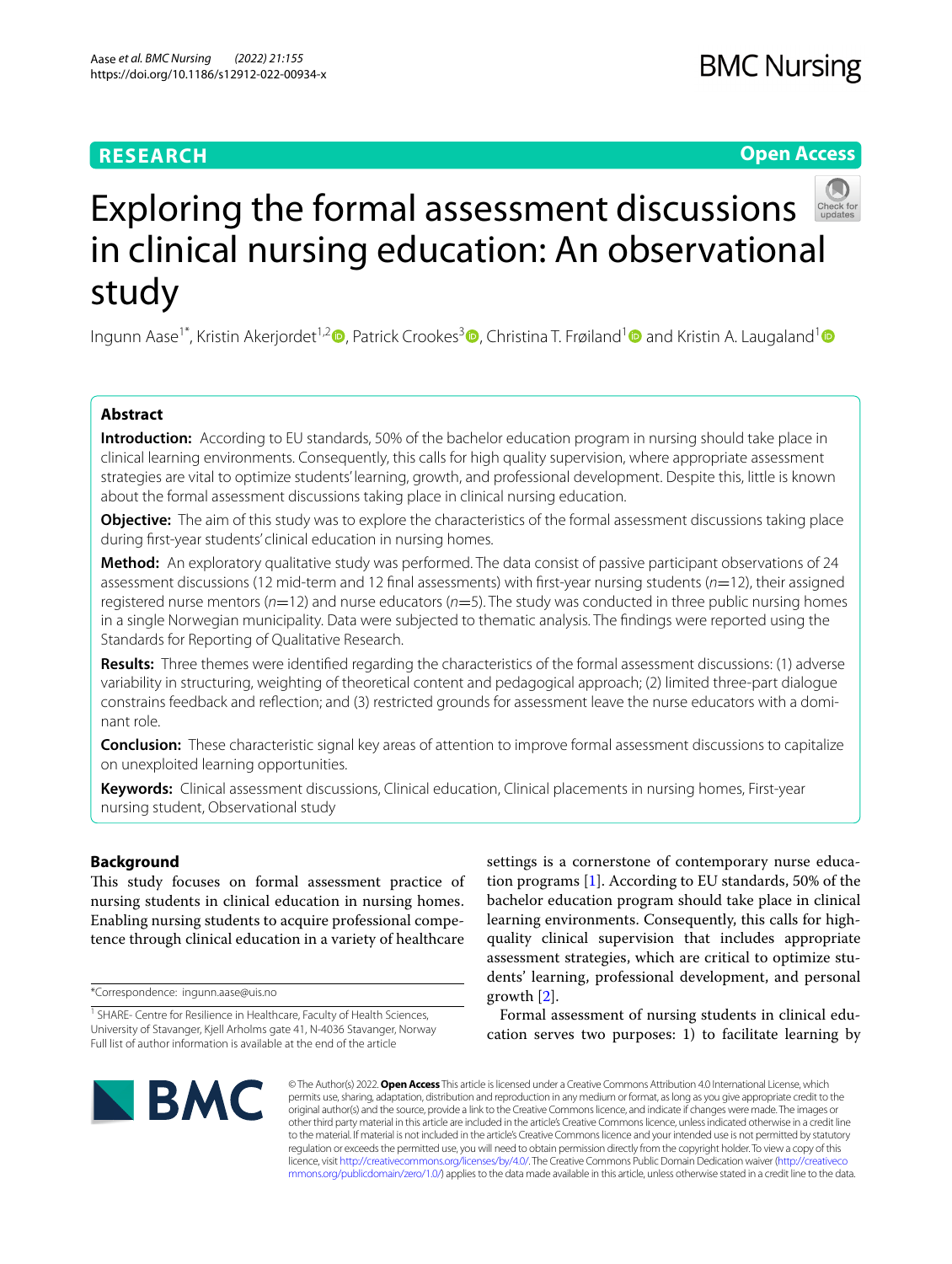enabling students to judge their own achievements more accurately and encourage their continuous learning process; and 2) to provide certifcation of achievements [[3\]](#page-8-2). Accordingly, there are two approaches to assessment: formative assessment and summative assessment. *Formative assessment* is focused on the learning needs of each student, identifying areas in need of development, and providing feedback. Feedback is the central component of efective formative assessment. A *summative assessment* is a summary of a student's achievements and judgement as to whether he/she has met the required learning outcomes [[4,](#page-9-0) [5\]](#page-9-1). Student clinical placements are often assessed on a pass-fail basis, not by a letter grade [[6\]](#page-9-2).

The predominant clinical education model applied in nursing homes involves students being mentored and assessed by an RN and followed up by a nurse teacher [\[7](#page-9-3)]. The formal assessment during clinical education involves a partnership model where nursing students, their assigned Registered Nurse (RN) mentors and nurse educators, cooperate and share responsibility for facilitating and confrming the students' achievement of expected learning outcomes [[8](#page-9-4)]. However, substantial variations in assessment practices internationally and nationally have been reported, suggesting that the assessment practices of nursing students in clinical education lack consistency [[2,](#page-8-1) [3,](#page-8-2) [9](#page-9-5), [10\]](#page-9-6). Consequently, a variety of tools for assessing student's clinical competence exist, and these tools depend on diferent defnitions of clinical competence and the components to be assessed such as knowledge, technical care skills, attitudes, behaviours, clinical judgment, and critical thinking [[11–](#page-9-7)[13\]](#page-9-8). Several international researchers have argued that reliable and comparable assessment of nursing students' knowledge and skill would beneft greatly from the development and consistent use of national competency assessment tools [[2,](#page-8-1) [8,](#page-9-4) [14](#page-9-9), [15\]](#page-9-10). In their discussion paper, Gjevjon et al. [[16\]](#page-9-11) highlighted the importance of assessing the students' progression in clinical skills and ensuring that their nursing competence is in line with official requirements and professional expectations. This implies that student assessments cannot be limited to the period of a single clinical placement period.

Stakeholders have reported challenges with the assessment of students' competence in clinical nursing education [[2,](#page-8-1) [17–](#page-9-12)[19\]](#page-9-13). RN mentors report that they have trouble providing feedback and assessing student competence because of the absence of clear guidelines and assessment criteria [[17,](#page-9-12) [20\]](#page-9-14). RN mentors also experience having a passive and peripheral role during formal assessment discussions [\[18](#page-9-15), [21](#page-9-16)]. Conversely, nursing students report feeling insecure due to power disparities in the assessment discussions; students perceive their RN mentors as much more powerful than they are [[22](#page-9-17)]. Moreover, students report that the personal chemistry between them and their assigned RN mentor could lead to diferential treatment [[22\]](#page-9-17). In comparison, nurse educators report that it is challenging to make the students' competence and learning processes visible, and to ensure fair and equitable assessment of students in clinical placement/ education (e.g.,  $[23]$  $[23]$ ). Difficulties in understanding the concepts used to describe the student learning outcomes, the language used in the assessment tools, limited mentor competence in assessment and restricted academicclinical collaboration have also been reported in the literature (e.g., [[2](#page-8-1), [24–](#page-9-19)[26\]](#page-9-20)). A systematic review of assessment of student competence found that the use of a valid and reliable assessment tool, with clear criteria and continued education and support for mentors is critical to quality in learning opportunities [\[3](#page-8-2)].

Formative assessment with feedback as key aspect is arguably one of the most important factors in terms of students' learning, personal growth, and professional development in discussions of clinical assessment [[24](#page-9-19), [27\]](#page-9-21). A multilevel descriptive study [[20](#page-9-14)] concluded that students often do not receive sufficient constructive feedback in or during formal assessment discussions. This is of major concern since clinical learning is considered a signature pedagogy in preparation of nursing students for real-world practice (e.g., [\[2](#page-8-1), [28\]](#page-9-22)). For workplace learning to be optimized, nursing students need to explore the complexity of the patients experience and to be able to discuss and evaluate patient care with others inside the clinical environment and in an academic setting (e.g., [[29](#page-9-23), [30\]](#page-9-24)). The focus of assessment is to aid nursing students' continuous learning process which requires constructive feedbacks and opportunities for refections between nursing student, RN mentor, and nurse educator [\[3](#page-8-2)]. Formal assessment offers a potential opportunity to optimize nursing students' learning outcomes by extending and transforming their professional knowledge dialectically. The explicit focus of assessment is therefore very important as students tend to concentrate on achieving the required competencies which they are aware will be assessed [[2](#page-8-1)].

Internationally, emerging evidence shows that summative assessment of nursing students' competence is a matter of concern across countries and educational institutions as previously stressed due to a) lack of consistency in use of methods and tool, b) its openness to subject bias, and c) the fact that the quality of assessment varies greatly [\[2](#page-8-1), [3\]](#page-8-2). According to Helminen et al. [\[2](#page-8-1)], there are few studies of summative assessment, and as far as we know, no studies have explored the characteristics of these formal assessment discussions by observing what is really going on in this three-part dialogue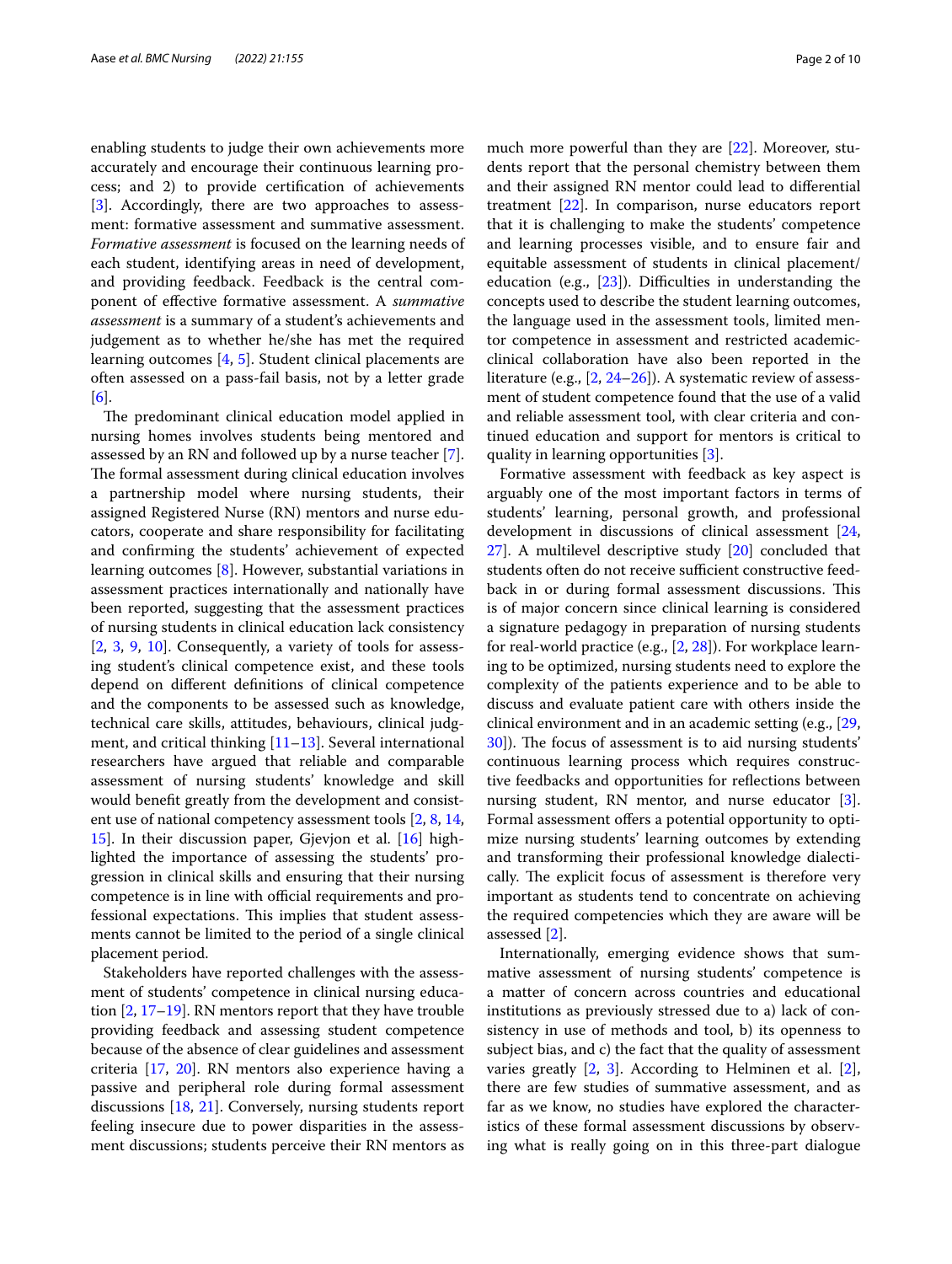between nursing students, RN mentors and nurse educators. There is therefore a need to further increase our knowledge and understanding of assessment discussions' characteristics and how these discussions can enhance students' learning (e.g., [[2,](#page-8-1) [20,](#page-9-14) [21](#page-9-16)]). To fll this knowledge gap, the aim of this study was to explore the characteristics of the formal assessment discussions that take place during frst-year students' clinical education in a nursing home using observation. This is considered a novel methodological approach to explore this feld in nursing education.

## **Methods**

## **Design**

The study applied a qualitative, exploratory design using passive observation [\[31\]](#page-9-25) to explore the characteristics of the mid-term and fnal assessment discussions. Such observations allow the researcher to be present and identifable, but the researcher does not participate or interact with the people being observed [[31](#page-9-25)]. Observational research is, as previously stressed, a novel way to study assessment discussions as most studies have applied interview methods retrospectively, as a source for collecting data about assessment discussions [\[3](#page-8-2), [20\]](#page-9-14). Observational research offers a rich, in-depth approach which in contrast to interviews allow the researcher to identify context-specifc issues of importance, to learn what is taken for granted in a situation and to discover what is happening by watching and listening to arrive at new knowledge  $[31]$  $[31]$ . The observations of the formal assessment discussions were distributed among three of the researchers (IA, CF, KL) who individually carried out passive observations using a structured guide to ensure rigor  $[32]$  $[32]$ . The Standards for Reporting Qualitative Research (SPQR) were used.

## **The context of the observed assessment practices**

In this study, nursing home placements are part of eight weeks of mandatory clinical education during nursing students' frst academic year. In the observational study, a preceptorship model was applied in which students are mentored by a RN and followed up by a nurse educator [[7\]](#page-9-3). In Norway, mentorship is an integral part of an RN's work. This implies that the mentor does not receive fnancial compensation or require formal training in mentorship (e.g., at master level). The RN mentors are employed by the nursing homes and the nurse educators included are employed by the university. The nurse educators are responsible for coordinating the students' learning, organizing the assessment discussions assessing the nursing students in clinical placement.

The clinical education system for the students in this study is comprised of two formal assessment discussions: the midterm discussion, with a summative assessment and a formative assessment, and the fnal assessment discussion, where the whole period is encapsulated up in a summative assessment  $[20]$  $[20]$ . The mid-term and final summative assessments take the form of a three-part dialogue among the nursing student, the RN mentor, and the nurse educator at the placement site. Prior to the assessment discussions the nursing student must write an evaluation of his or her learning. This written self-assessment must be sent to the nurse educator and RN mentor two days before the assessment discussion. There is no requirement for written preparation or documentation from the RN mentors. The university would assign the student a pass or fail grade based on six competence areas (i.e., professional ethics and legal-, cooperation-, and patientcentered nursing, pedagogical, management and learning competence) with the accompanying learning outcomes. All six competence areas and accompanying learning outcomes with a particular focus on fundamentals of care were well known by the researchers (IA, CF, KL) serving as important pre-understanding for data-collection and analysis. Beyond this, all the researchers had experience as nurse educators from the nursing home context and one of the researchers (CF) holds a Master of Science degree in gerontology.

#### **Setting and sample**

The study was conducted in three public nursing homes within the same municipality in Western Norway as part of a larger research project: "Aiming for quality in nursing home care: Rethinking clinical supervision and assess-ment of nursing students in clinical studies" [\[19](#page-9-13)]. The nursing homes varied in patient numbers and staffing but were highly motivated to participate in the research project anchored in the top management team. Recruitment was based on a purposive, criterion-based sampling strategy [[33\]](#page-9-27) targeting the nursing students, RN mentors and nurse educators involved in assessment discussions. To make sure that the sample had the virtue of knowledge and expertise, RN with mentorship experiences from nursing homes were included ensuring diversity related to gender, age, and ethnicity. The nursing students and the nurse educators were recruited from the same university representing a distribution in age, gender, healthcare experience, and academic experience (See Table [1\)](#page-3-0).

Prior to data collection, approval was obtained from the university and from the nurse managers at the nursing homes enrolled in the study. In addition, an information meeting was held by the frst and last author of this study, with the eligible nursing students during their preplacement orientation week on campus, the RN mentors at the selected nursing home sites, and with the nurse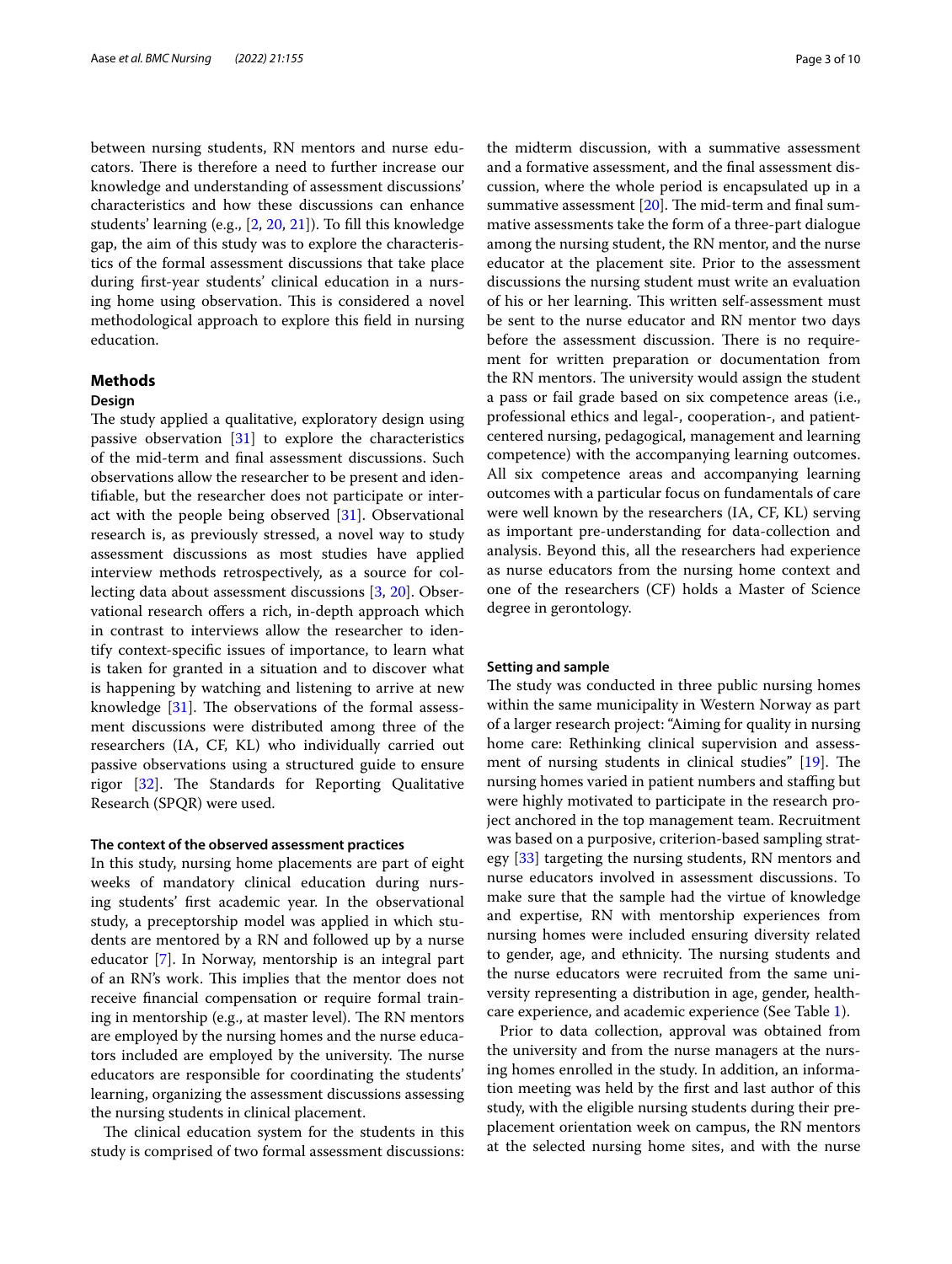| <b>Participant groups</b> | Age           | <b>Previous experience</b>          | Gender            | Not Norwegian as<br>mother language |
|---------------------------|---------------|-------------------------------------|-------------------|-------------------------------------|
| Nursing students $(n=12)$ | 19 - 29 years | 0-2 years as healthcare assistants  | 12 females        | $1$ of $12$                         |
| RN mentors $(n=12)$       | 25-53 years   | 3-23 year of experience as RN nurse | 1 females, 1 male | 4 of 12                             |
| Nurse educators $(n=5)$   | 38-66 years   | 3-33 years as educators             | <b>Females</b>    | 1 <sub>of</sub> 5                   |

#### <span id="page-3-0"></span>**Table 1** Characteristics of participants

educators responsible for overseeing nursing students on placement.

Invitations to participate in the study were then sent to eligible participants at the three public nursing homes. Nursing students were recruited frst, before their assigned RN mentors and nurse educators were emailed with an invitation to participate to ensure the quality of the study sample. Two co-researchers working in two of the three enrolled nursing homes assisted in the recruitment of the RN mentors. A number of 45 allocated nursing students had their clinical placement at these three included public nursing homes. Of the 45 potential nursing students invited to participate, 12 consented. Their assigned RN mentors  $(n=12)$  and nurse educators  $(n=5)$ also agreed to participate. A summary of participant group characteristics is displayed in Table [1.](#page-3-0)

Four nursing students and four RN mentors enrolled from each nursing home. As nurse educators are responsible for overseeing several students during placements, fewer nurse educators than students and RN mentors agreed to participated. All but one of the participants, a RN mentor, were women. Out of 29 participants, six (one nursing student, one nurse educator and four RN mentors) did not have Norwegian as their mother language. None of the RNs had prior formal supervision competence and their experience with mentoring students ranged from 1-7 years. Seven of the 12 nursing students had healthcare experience prior to their placement period. Three of the five nurse educators held a PhD and the other two were lecturers with a master's degree. Two of the nurse educators were overseeing students on nursing home placement for the frst and second time, while the other three had several years of experience with nursing student placements within nursing homes. None of the nurse educators had expertise in gerontological nursing.

## **Data collection**

To allow a frst-hand experience of the formal assessment discussion passive observation were used as the main source of data collection. The observations were carried out separately by three researchers (IA, CF, KL), all of whom are experienced qualitative researchers with a background in nursing, nursing education and nursing research. The researchers were all familiar faces from lectures at the University and as previously emphasized, as nurse educators in the public nursing home settings. At the beginning of each assessment observation, time was taken to create bond of trust between the participants to reduce contextual stress. The observations were based on a structured observation guide (See Attachment 1). The observation guide contained relatively broad predefned categories: structure, content, duration, interaction, dialogue, and feedback. These predefined categories were used to guide and support the recording and notetaking process allowing space for spontaneous aspects of the formal assessment discussions  $[31]$  $[31]$ . The guide was based on the aim of the study and informed by the literature.

During the observations, each of the three researchers sat on chairs in a corner of the room (two-three meters away) to observe the interaction and listen unobtrusively to the assessment discussions during the study to reduce students' experience of stress contextually. Observational notes were taken discreetly, according to the structured guide and combined descriptions and personal impres-sions [\[34\]](#page-9-28). Summaries, including reflective notes, were written in electronic format directly after the observations. The observations were conducted alongside the clinical placements in February and March 2019 with a duration of about 60 minutes on average. The choice of passive observation using three researchers was both of pragmatic and scientifc reasons: a) to ensure that data was collected timely at colliding times of assessment meetings, and b) to verify the observed notes supported by triangulation during analysis and the interpretation process [[33\]](#page-9-27).

#### **Data Analysis**

Braun and Clarke's [\[35](#page-9-29)] approach to thematic analysis was used to analyze the observational notes and summary transcripts. The thematic analysis was guided by the aim of the study and followed the six steps described by Braun and Clarke [[35\]](#page-9-29): (1) becoming familiar with the data; (2) generating initial codes; (3) searching for themes; (4) reviewing themes; (5) defning and naming themes; and  $(6)$  producing the report. The 93 pages of observational notes were read independently by three of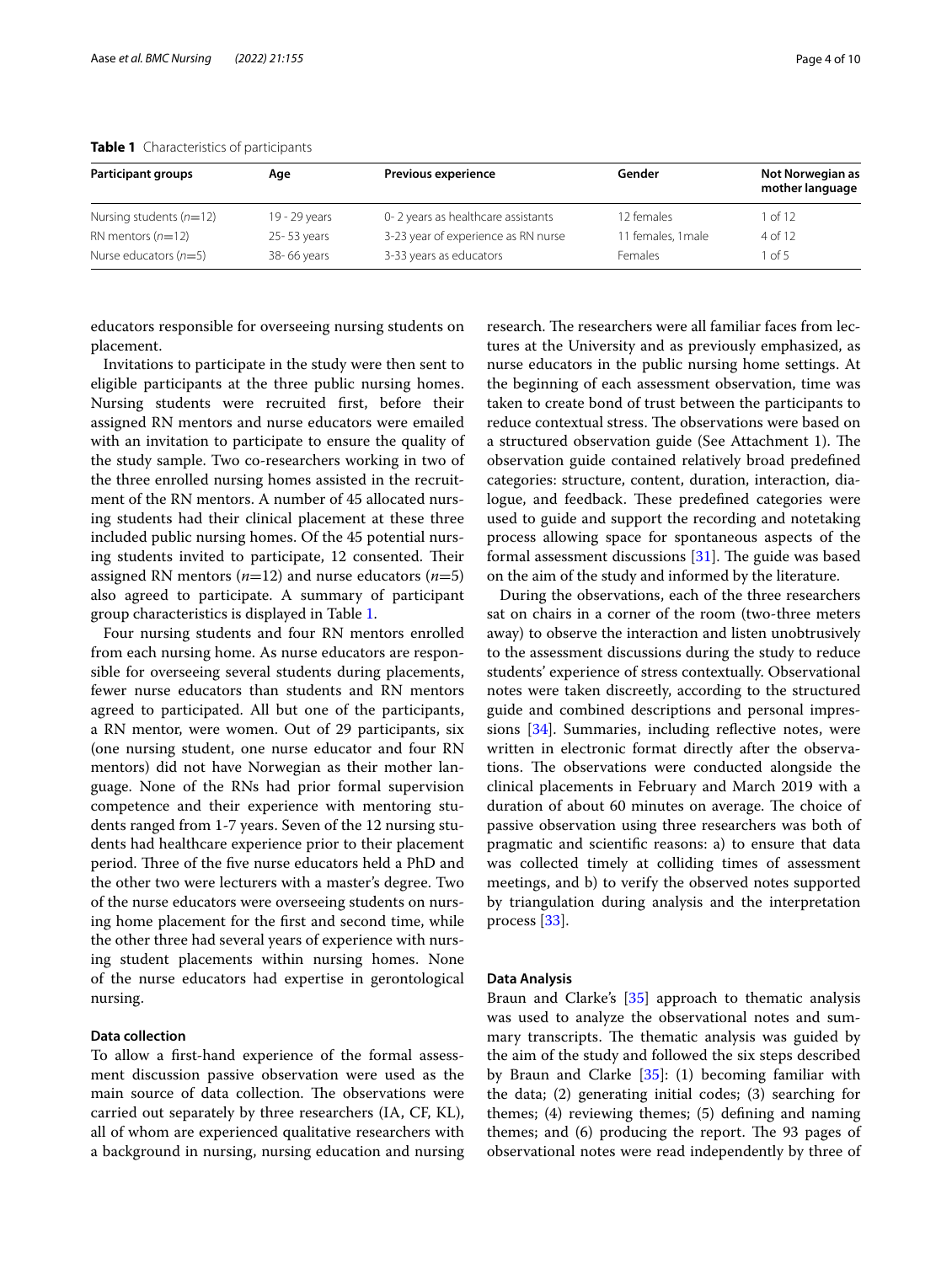the researchers (IA, CF, KL) to obtain an overall impression of the dataset (See Fig. [1:](#page-4-0) Analysis process).

All the observational notes, both from mid-termand fnal assessment discussions, were then compared and analyzed as a single dataset with attention to similarities and diferences by generating initial codes and searching for themes. The reason for merging the data set was that the mid-term and fnal assessment discussions overlapped in terms of initial codes and emerging themes contributing to a deeper understanding of the results. The researchers IA, CF and KL met several times to discuss the coding process to fnalize the preliminary themes. All authors revised, defned, and identifed three key themes reaching consensus. This means that all authors contributed to analytic integrity by rich discussions throughout the process of analysis, clarifcation, validation, and dissemination of results  $[36]$  $[36]$ . The study also provides a description of the context of the formal assessment discussions, participants enrolled, data collection and the analysis process allowing the readers to evaluate the authenticity and transferability of the research evidence [[36\]](#page-9-30).

## **Ethical considerations**

The study was submitted to The Regional Committees *Research Ethics in Norway who found that the study was not regulated by the Health Research Act, since no health*  or patient data is registered. The study adhered to general ethical principles laid down by The National Com*mittee for Medical & Health Research Ethics in Norway. In addition, the principles of confdentiality, voluntary participation and informed consent were applied by following the World Medical Association' s Declaration of Helsinki. All participants gave their written informed consent they* were informed about the right to withdraw from

the study at any point. The nursing students were made aware that participation or non-participation would not afect other aspects of their clinical placement/education period or give them any advantages or disadvantages on their educational path. *The study was approved by The Norwegian Centre for Research Data in two phases (Phase 1: NSD, ID 61309; Phase 2: NSD, ID 489776).*

All methods were performed in accordance with relevant guidelines and regulations.

## **Results**

The analysis identified three themes that describe the characteristics of the formal assessment discussions taking place during frst-year nursing students' clinical education in nursing homes: (1) Adverse variability in structuring, weighting of theoretical content, and pedagogical approach, (2) Limited three-part dialogue constrains feedback and refection, and (3) Restricted grounds for assessment leave the nurse educators with a dominant role. These themes are now presented.

## **Theme 1: Adverse variability in structuring, weighting of theoretical content and pedagogical approach**

This theme illuminates adverse variability in the nurse educators structuring of the discussion, weighting of theoretical content (e.g., bridging of theory and practice), and the pedagogical approach applied across the assessment discussions. Some nurse educators went through each competence area and the accompanying learning outcomes, strictly following the sequence adopted in the assessment form. Others adopted a more fexible sequence of progression guided by the discussion. The latter approach led to frequent shifts in focus between competence areas; the observation notes described that students and RN mentors found it difficult to follow the

<span id="page-4-0"></span>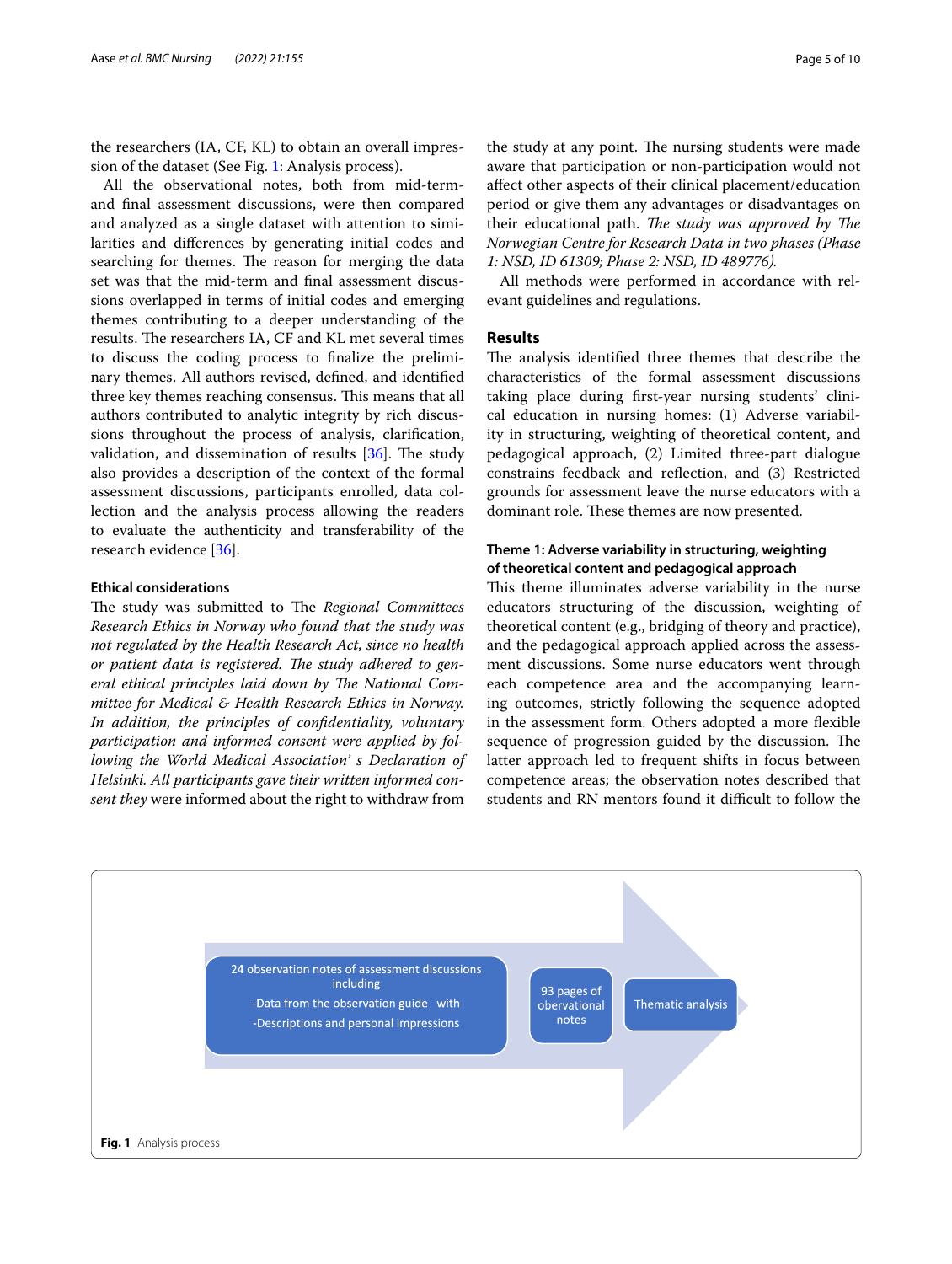discussion and the assessment process. For example, the observational notes illuminated that a student commented that she felt insecure because the nurse educator appeared to write notes pertaining to one competence area while talking about another one.

The data exposed variations in the nurse educators' emphases and weighting of bridging theory and practice. While some nurse educators asked theoretical questions to gauge the students' knowledge and to help students to link theory and practice, others nurse educators did not. An absence of theoretical questions was observed in several assessment discussions. Additionally, the nurse educators' knowledge and referral to the course curriculum varied. Some nurse educators seemed to be familiar with the course curriculum and mentioned the theoretical subjects taught to the students' pre-placement, other nurse educators refrained from discussing theoretical issues. The weighting of geriatric nursing was limited in the assessment discussions.

The nurse educators varied in their pedagogical approach across the assessment discussions. Some nurse educators asked open questions inviting the students to self-evaluate and refect on their own performance and development before approaching and inviting the RN mentor to provide input. Other nurse educators adopted a more confrmative approach, asking closed-ended questions, and reading aloud from the student's written self-assessment before asking the RN mentors to just confrm the nurse educators' impressions and evaluations with "yes" or "no" answers.

## **Theme 2: Limited three‑part dialogue constrains feedback and refection**

The second category illuminates limited participation of all three parties in the formal assessment discussions. This was observed as constraining feedback and reflection. Several possible impediments to the dialogue were language barriers, interruptions, preparedness of students and RN mentors for the discussions, justifcation for assessing the students, and the students' reported level of stress. There were variations in the way both nurse educators and RN mentors conveyed their feedback to the students. Several of the RN mentors were observed to have assumed a passive, peripheral role, sitting in the sidelines and saying very little. When addressed by the nurse educator, the RN mentors tended to respond with yes/no answers.

Language barriers related to understanding of the learning outcomes to be assessed appeared to hamper the dialogue. On several occasions the RN mentors who did not have Norwegian as their mother language, expressed that it was difficult to fully understand the language used in the assessment form, so they did not know what was required during the assessment. We therefore observed that the nurse educators often took time to explain and "translate" the concepts used to describe the student learning outcomes to ensure mutual understanding.

Interruptions during the assessment discussions interfered with the dialogue. In several of the assessment discussions the RN mentors took phone calls that required them to leave the assessment discussions, sometimes for extended periods of time. This meant that the nurse educator later had to update the RN mentor on what had been covered in her/his absence.

Preparedness of students and RN mentors for the assessment discussion varied. Some students brought their self-assessment document with them to the meeting, others came empty-handed. Some but not all RN mentors brought a hard copy of the student's self-assessment document. Some RN mentors admitted that they had been too busy to read the self-assessment before the meeting.

Based on body language interpretation, several students appeared nervous during the assessment discussions. The observational notes showed that some of the students later in this assessment discussion confrmed their self-perceived stress by expressing during the assessment discussions that they had had dreams or nightmares about these assessment discussions. The observational notes also illuminated that some students expressed during the assessment discussion that they did not know what would be brought up in these discussions and that they were afraid of failing their clinical placement. The three-part dialogue to a great extent focused on the student competence achievements to pass or fail the clinical placement and less attention providing the student with ability to refect for enhancing learning.

## **Theme 3: Restricted grounds for assessment leaves the nurse educators with a dominating role**

Limited dialogue and engagement from students and RN mentors often left the nurse educators with restricted basis for assessment and thus gave them a dominant role in the assessment discussions. RN mentors seemed to have insufficient information to assess their students' performance, learning and development stressing that they had not spent signifcant amounts of time observing them during the placement period. On several occasions RN mentors expressed that due to sick leave, administrative tasks, and alternating shifts, they had spent only a handful of workdays with their students. The observational notes revealed that some RN mentors expressed that they had to base their formal assessments of student performance on these assessment discussions mainly. Several RN mentors expressed frustration with limited nurse coverage which could impede their mentorship and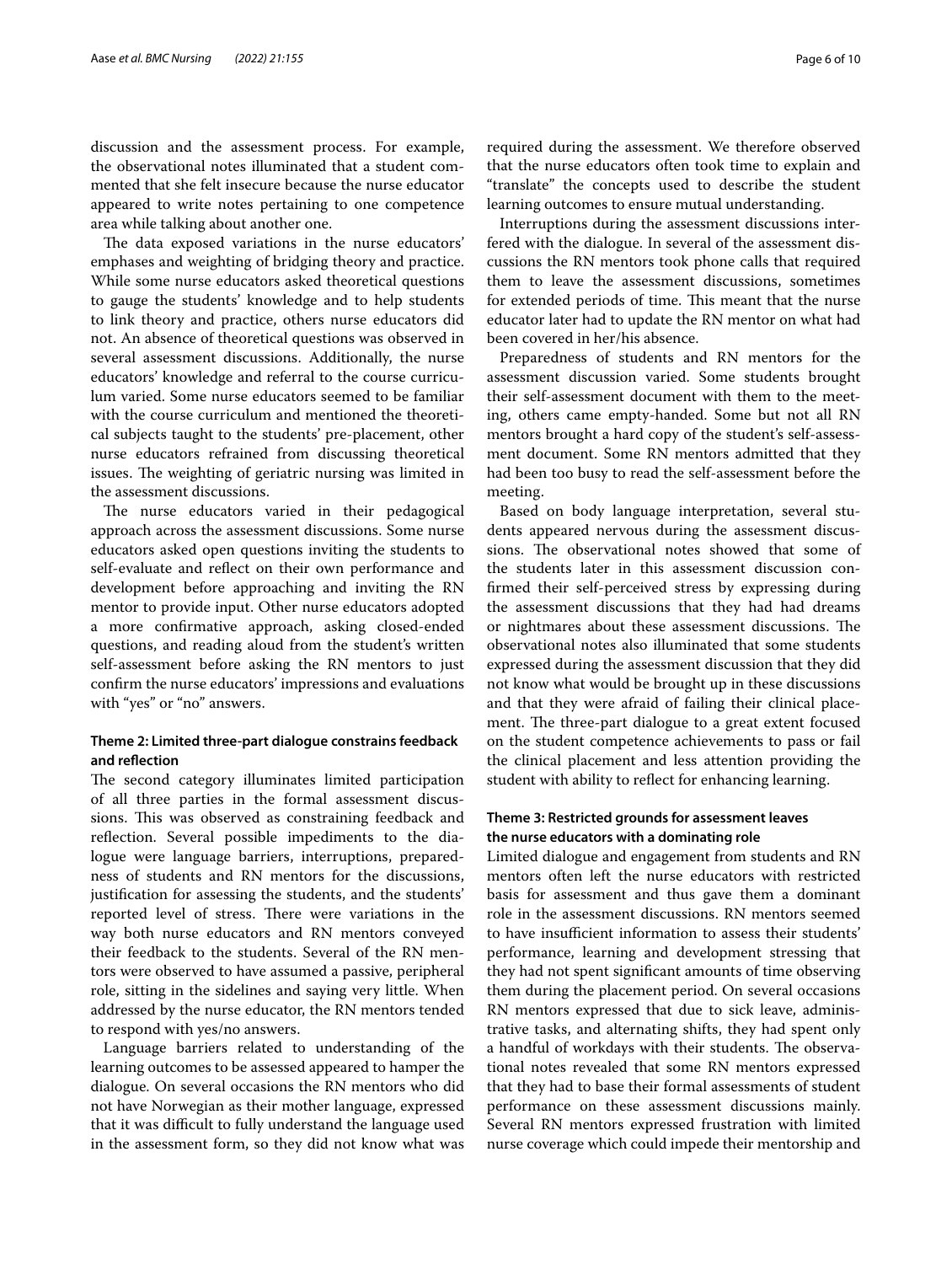assessment practices and the amount of student followup during placement. Because of limited input from the RN mentors, the researchers observed that the nurse educators had to base their evaluations on students' written self-assessments. Some nurse educators gave weight to the students' capacity for self-evaluation. The quality, amount and content of the written self-assessment was observed to be infuential for determining the students' strengths and weaknesses and whether the students passed or failed their competence areas. Our observational notes showed that some students struggled to pass because their written self-assessments were not comprehensive enough. In the formal assessment document, there are felds for 'strengths and areas of growth / improvement'. It was variations in how much was written beyond the mark for approved or not approved and pass or fall. This implies that some assessment discussions were marked by ticking a box rather than engaging in a reflective dialogue.

## **Discussion**

The findings of this exploratory observational study suggest that the formal assessment discussions for frst-year nursing students are characterized by lack of conformity - referred to as *adverse variability-* regarding structure, theoretical content and the pedagogical approach. The limited *three-part dialogue* appeared to constrain feedback and critical refections to enhance students clinical learning opportunities, leaving the nurse educators with a dominant role and a *restricted ground for assessment*. Increased awareness is therefore required to improve formal assessment discussions to capitalize on unexploited learning opportunities.

#### **Unexploited learning opportunities**

Formal assessment discussions are expected to optimize nursing students' clinical learning outcomes by extending and transforming their professional knowledge. Our fndings illuminate adverse variability in nurse educators' pedagogical approach and the weighting of theoretical content during formal assessment, which may reduce the students' ability to learn. This is of major concern since the assessment discussion should be clear and systematic encouraging student's continuous refecting and learning process. Both nursing students and nurse mentors seem to need more knowledge of what a formal assessment discussion consists of to reduce unpredictability (e.g., familiarizing with the expected learning outcomes, the assessment criteria, and the context) and to optimize clinical learning. Regarding knowledge or referral to theoretical teaching prior to clinical placements, nurse educators may fail to provide consistency for frst-year students during formal assessment; supporting them in bridging theory and practice which is essential to their learning and professional development. These findings resonate with an integrative review which indicated that orientation programs, mentor support, clear role expectations, and ongoing feedback on performance are essential for academic organizations to retain excellent nursing faculty  $[37]$  $[37]$ . This highlights the importance of nurse educators' awareness and active involvement in assessment discussions [[38](#page-9-32), [39\]](#page-9-33) to provide academic support and guidance of students' theory-based assignments [[40](#page-9-34)]. A critical question is whether the nurse mentors' competence and active role have been acknowledged sufficiently in the formal assessment discussions? Particularly when our research revealed that gerontological questions were hardly refected upon to support students clinical learning in nursing homes.

Critical refections in the assessment discussions were also limited since some nurse educators in this study mostly did not ask for refections from the students. This is of major concern since critical reflection is a pedagogical way to bridge theory with clinical experience and to tap into unexploited learning opportunities by strengthening the students' refection skills and knowledge in the assessment discussions [[41\]](#page-9-35). Critical refection in clinical setting and education is known to assist students in the acquisition of necessary skills and competencies [\[42](#page-9-36)].

Encouraging students to refect on clinical learning experiences contextually and having clearer guidelines for formal assessment discussions in educational nursing programs may be both necessary and important for exploring unexploited learning opportunities. Our fndings imply that education programs may increase students' learning opportunity by decreasing the variability in structure, the weighting of theoretical content and the pedagogical approach applied in clinical education. Increased awareness of assessment by having a common understanding of how the assessment should be managed and what the assessment criteria are therefore considered of importance (e.g., [[17](#page-9-12)]). Research is however needed to explore the relationship between nurse educators' clinical expertise, competence, pedagogical skills set and students' learning outcomes [[26](#page-9-20)]. Our fndings suggest that measures for preparing nurse educators for better theoretical knowledge and pedagogical approach require further development, and that this could be done with i.e., online educational support. Further research should therefore explore and extend our understanding of the need for improvement in structure, theoretical content, and pedagogical approach in formal assessment discussions.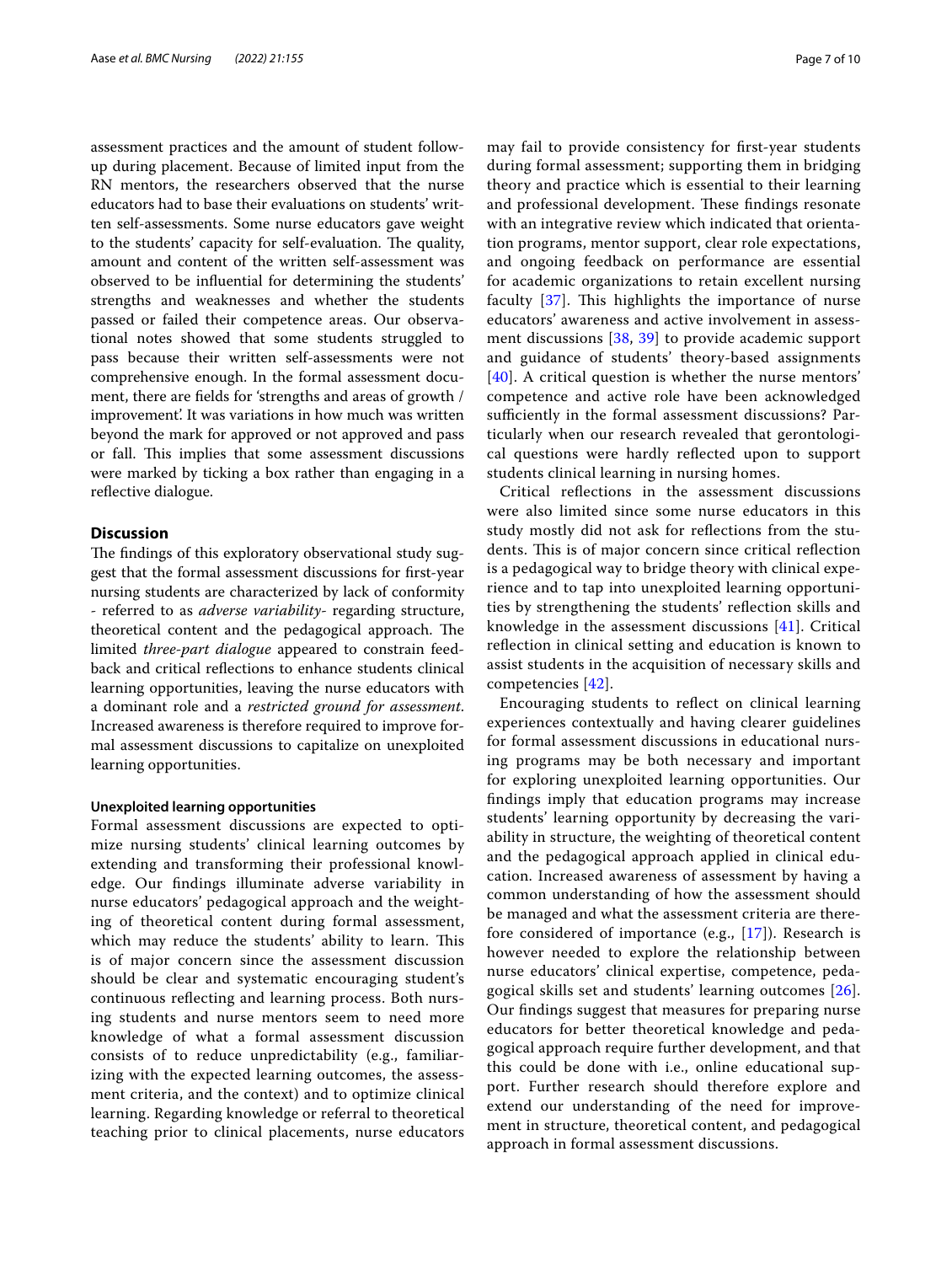#### **Hampered three‑part dialogue**

The study findings illuminate that a hampered threepart dialogue makes it hard to offer feedback and engage in reflection. This interfered with the amount of learning potential during formal assessment in clinical education. Many factors afect the degree of interaction in the three-part dialogue. For example, our fndings imply that RN mentors gave little feedback to the students in the assessment discussions because they had not spent a signifcant amount of time with students. A consequence of inadequate feedback in the assessment discussions may limited the clinical learning potential for the nursing students. Formative assessment is arguably one of the most important and infuential factors for students' learning, personal growth, and professional development in their clinical assessment discussions [[27\]](#page-9-21). According to our fndings, formative process assessment is not always used properly, even though it is highly recommended in the literature (e.g.,  $[3, 4]$  $[3, 4]$  $[3, 4]$ ). Our study shows that enhanced focus on formative assessment in the nurse educational program and further research using diferent methodology is of signifcance to extend our knowledge of the formative process assessment related to clinical learning. Overall, our fndings indicate that there are room for improvement in the way that RN mentors participate in the assessment discussions. RN mentors and nurse educators need to increase their knowledge in how giving constructive and substantive feedback and how to encourage students to refect critically on their learning through the formal assessment discussions. The findings also suggest that linguistic challenges associated with an internationally diverse workforce among RN mentors may constrain assessments of student competence. These fndings are consistent with other studies that concluded that understanding the language and meaning of the concepts used in the assessment document was difficult and might have resulted in a peripheral and passive role of the RN nurses  $[18, 21, 26]$  $[18, 21, 26]$  $[18, 21, 26]$  $[18, 21, 26]$  $[18, 21, 26]$  $[18, 21, 26]$ . These linguistic challenges and the marginalization of RN nurses may be other causes of the limited dialogue requiring a better pedagogical preparation to nursing students' clinical placement in nursing homes.

The results from our study also illuminated that the students appeared nervous before and during the assessment discussions. This anxiety could make the discussions difficult and stressful for them. Other studies mentioned the need for more predictability to reduce their stress, so they feel more secure  $[22, 43]$  $[22, 43]$  $[22, 43]$  $[22, 43]$  $[22, 43]$ . Similar fndings are described in the study of nursing students' experiences with clinical placement in nursing homes, where Laugaland et al. [[19\]](#page-9-13) highlighted the vulnerability of being a first-year student. The students need to be informed about the purpose of the formal assessment discussions, so they prepare for them and feel less anxious consequently. This may give them a better basis for and openness to learning in the three-part dialogue. Enhanced focus on students' stress in the assessment discussions and further research on the consequences of stress for learning in the assessment discussions are therefore required.

The hampered three-part dialogue, indicated in our results, often left the nurse educators with restricted basis for assessing the nursing students as well as having a dominate role in the discussions. The cooperation between the nurse educators and the RN mentors was also limited related to both interruptions in the assessment discussion and little input from the RN mentors which is not ideal or desirable for the formal assessment discussions to support students clinical learning, also considered as an unexploited learning opportunity. Wu et al. [\[10](#page-9-6)] describe clinical assessment as a robust activity which requires collaboration between clinical partners and academia to enhance the clinical experiences of students. Our research indicates a need for increased collaboration between educational programs and clinical placements in nursing homes. One way to increase the collaboration and giving the RN mentor a more active role, may be to give the RN mentors dedicated time and compensation for mentoring students including access to academic courses in clinical mentoring. Another way to increase this collaboration may be that the leaders in the nursing homes let the RN mentors prioritize the supervision of the students during the clinical placement period. Future research should extend and explore measures to strengthen the collaboration without giving the nurse educators too much of a say in assessment discussions.

#### **Methodology considerations**

This study has a strength by using passive observation as method in exploring and describing the formal assessment discussion using a novel approach to expand and deepen our knowledge in this research feld.

A methodological consideration may be that the researcher claimed to be a passive observer of an interaction, but an observer's presence is itself a signifcant part of the interaction. Participants might be uncomfortable and stressed seeing a stranger silently sitting in the corner and taking notes  $[31]$  $[31]$ . On the other hand, the researchers were familiar faces to the nursing students acknowledged by some of them being comforted with the researchers' presence feeling more secure contextually. A critical question however is whether use of video recordings would provide richer data. Video recordings allow for the capturing and recording of interactions in the assessment discussions as they occur naturally without many disturbances and because they allow for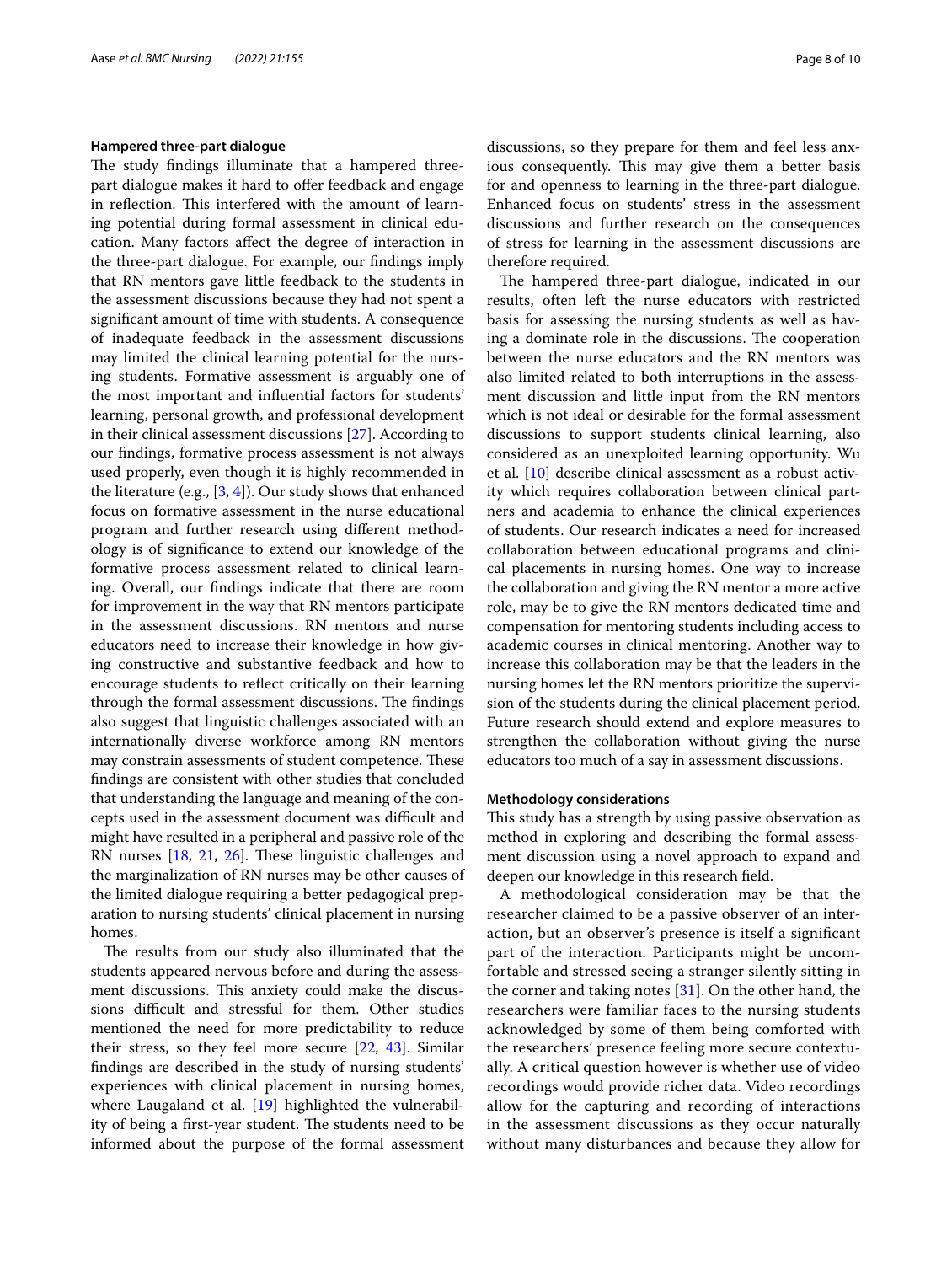repeated viewing and detailed analysis [\[44](#page-9-38)]. Frequencies of questions and answers in the tree-part dialogue might also have been counted to for example confrm the observed dominating role of the nurse educator. This was discussed but decided that it was not practical or possible contextually.

Video recording with no researcher present might also reduce the participants' stress, but on the other hand also perceived as more threatening.

The way of collecting and analyzing the data by using three researchers should also be reconsidered. The data was collected separately by three researchers to ensure that the data was collected timely without any abruption. A limitation may be that all three researchers had similar educational background and experiences from formal assessment discussions in nursing homes. Their preconceptions might have infuenced the results. Yet, the researchers were not involved in nursing students' clinical placement period. To control for research bias, the data analysis process applied triangulation; two of the authors who were not actively involved in the observations, refected upon the results, providing a basis for checking interpretations to strengthen their trustworthiness [[45\]](#page-9-39).

#### **Conclusions and implications**

Adverse variability in structuring and weighting of theoretical content and pedagogical approach, a hampered three-part dialogue and limited basis for assessment, all lead to unexploited learning opportunities. These characteristic signal key areas of attention to optimize the learning potential of these formal assessment discussions.

Higher education is in a unique position to lay the ground for improvements of formal assessment discussions. Educational nursing programs may increase students' learning opportunity by using a structured guide, decreasing the variability in the weighting of theoretical content and the pedagogical approach applied in clinical placement in nursing homes. The nursing educational program should therefore fnd ways to increase the collaboration between nurse educators, nursing students and RN mentors to improve feedback, critical refections, and clinical learning, thereby limiting the nurse educators dominating role in the formal assessment discussions in nursing homes.

#### **Abbreviation**

RN: Registered nurse.

#### **Acknowledgements**

We express our sincere appreciation to all participants who made this study possible. We wish to thank them for their willingness for being observed.

#### **Authors' contributions**

All authors were responsible for design, analyses, and interpretation of data. IA worked out the drafts, revised it and completed the submitted version of the manuscript. IA and KL conducted the data collection and IA, KL and CF did the frst analysis. KL, KA, CF and PC contributed comments and ideas throughout the analyses, and interpretation of the data, and helped revise the manuscript. All authors gave fnal approval of the submitted version.

#### **Funding**

This work is supported by The Research Council of Norway (RCN) grant number 273558. The funder had no role in the design of the project, data collection, analysis, interpretation of data or in writing and publication of the manuscript.

This study is part of a lager project: Aiming for quality in nursing home: rethinking clinical supervision and assessment of nursing students in clinical practice (QUALinCLINstud) [[19](#page-9-13)].

#### **Availability of data and materials**

Original de-identifed data of the study will be stored at the Norwegian Centre of Research Data subsequent to completion of the project. Original de- identifed data can be requested from the corresponding author upon reasonable request.

#### **Declarations**

#### **Ethical approval and consent to participate**

The study was submitted to The *Regional Committees Research Ethics in Norway who found that the study was not regulated by the Health Research Act, since no health or patient data is registered. The study adhered to general ethical principles laid down by The National Committee for Medical & Health Research Ethics in Norway. In addition, the principles of confdentiality, voluntary participation and informed consent were applied by following the World Medical Association' s Declaration of Helsinki. All participants gave their written informed consent they* were informed about the right to withdraw from the study at any point. The nursing students were made aware that participation or non-participation would not afect other aspects of their clinical placement/education period or give them any advantages or disadvantages on their educational path. *The study was approved by The Norwegian Centre for Research Data in two phases (Phase 1: NSD, ID 61309; Phase 2: NSD, ID 489776).*

All methods were performed in accordance with relevant guidelines and regulations.

#### **Consent for publication**

Not applicable.

#### **Competing interests**

The authors declare that they have no competing interests.

#### **Author details**

<sup>1</sup> SHARE- Centre for Resilience in Healthcare, Faculty of Health Sciences, University of Stavanger, Kjell Arholms gate 41, N-4036 Stavanger, Norway. <sup>2</sup>School of Psychology, Faculty of the Arts, Social Sciences & Humanities, University of Wollongong, Wollongong, NSW, Australia. <sup>3</sup>School of Nursing, Midwifery and Public health, University of Canberra, Canberra, Australia.

#### Received: 21 January 2022 Accepted: 10 June 2022 Published online: 16 June 2022

#### **References**

- <span id="page-8-0"></span>1. Rush S, Firth T, Burke L, Marks-Maran D. Implementation and evaluation of peer assessment of clinical skills for frst year student nurses. Nurse Educ Prac. 2012;12:219–26. [https://doi.org/10.1016/j.nepr.2012.01.014.](https://doi.org/10.1016/j.nepr.2012.01.014)
- <span id="page-8-1"></span>2. Helminen K, Coco K, Johnson M, Turunen H, Tossavainen K. Summative assessment of clinical practice of student nurses: A review of the literature. Intern J Nurs Stud. 2016;53:308–16.
- <span id="page-8-2"></span>Immonen K, Oikarainen A, Tomietto M, et al. Assessment of nursing students` competence in clinical practice: A systematic review of reviews.